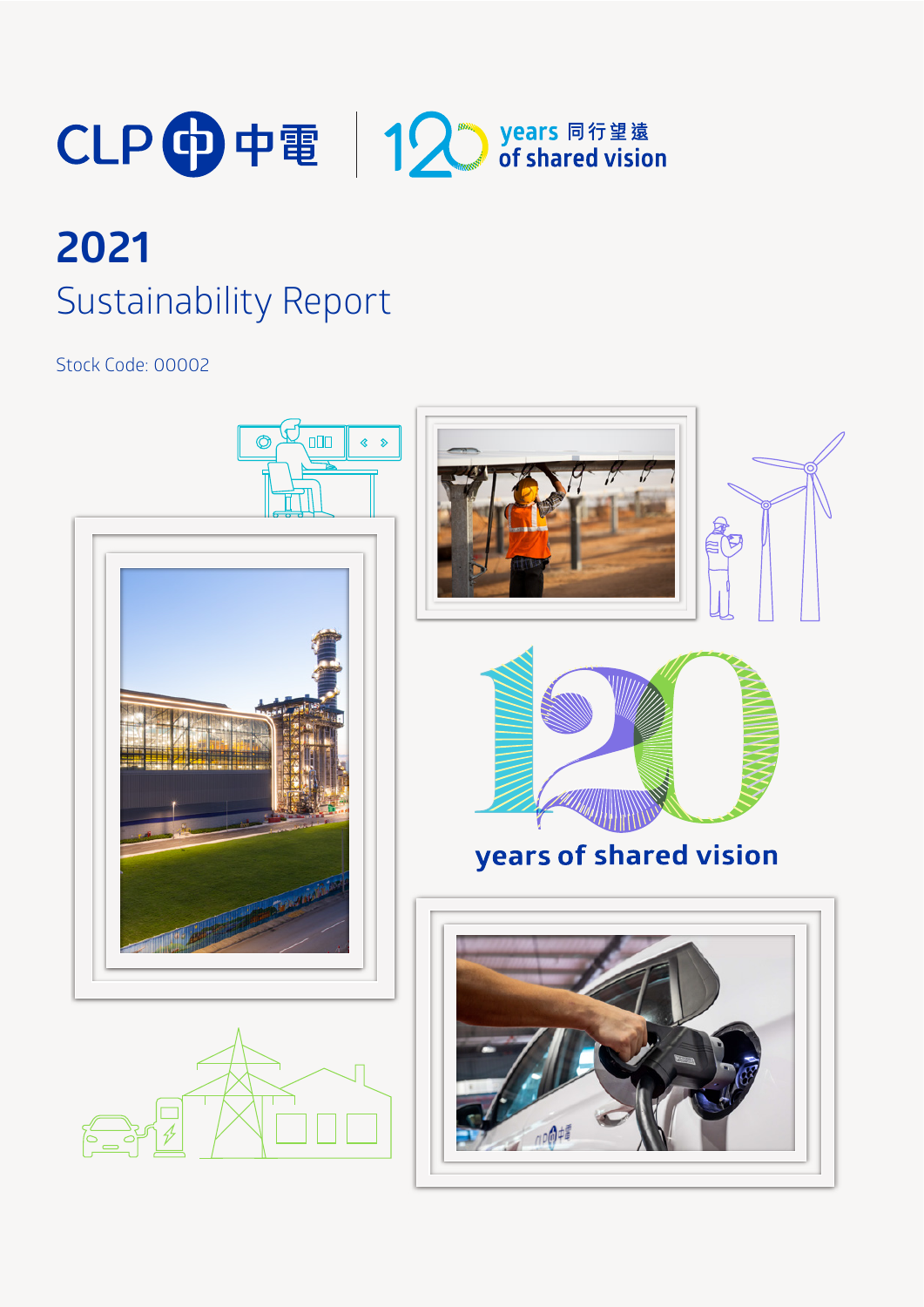

# **Overview**

### **The success of a business depends on a range of factors beyond its operational boundaries. One key factor is its supply chains.**

CLP recognises suppliers as a core asset as it relies on the equipment, fuel and other resources they provide to successfully generate and deliver electricity and services to customers. Well-managed and optimised supply chains support cost control, improve business outcomes and define a competitive advantage.

Due to its interconnected and interdependent nature, strong supply chain management is necessary to protect CLP, suppliers, customers and communities from the potential knock on effects of any changes in the operating environment. For customers, they may include reliability of CLP's energy supply. For CLP, the potential knock on effects include regulatory and reputational risks arising from increasing expectations. In particular, companies are expected to understand – and manage – the risks of child or forced labour in its supply chains.

The need for close collaboration requires the alignment of CLP's targets and objectives with those of its business partners. Through its spend with suppliers, CLP contributes to economies and local communities by creating jobs. It can also positively augment suppliers' practices through partnership and collaboration and, if appropriate, mandate higher standards of safety, environmental protection and labour practices.

### **Key stakeholders**

• Customers, Suppliers, Communities

### **Related material topics**

- Reinforcing resilience in a changing operating environment
- Aligning business activities with community, employee and customer expectations
- Upholding labour standards in the supply chain

# **Supply chain management**

### **Management approach**

Procurement and supply chain management are an integral part of CLP's business operations. CLP procurement professionals aim to develop and implement effective supply market strategies to acquire quality products and services, reduce supply chain risks, realise Group-wide synergies and deliver optimised supply chain value to stakeholders.

#### **Strategies and procedures**

An updated version of CLP's Group Procurement Standard (GPS) was released in early 2022 after a thorough review and internal engagement. With safety as an overarching value, the framework has five dimensions which serve as a guide towards world-class procurement practices, they are:

- Corporate strategy and guiding principles
- Business value outcomes
- Future-fit structures and collaboration
- People and technology
- Change management.

The GPS supports the continuous improvement of functional practice and capability across the Group. For each dimension, the GPS defines levels of practice from "basic" to "advanced". Each business unit assesses their required level of functional capability to support their business outcomes, and then develops a plan from their current level of practice towards leading practices.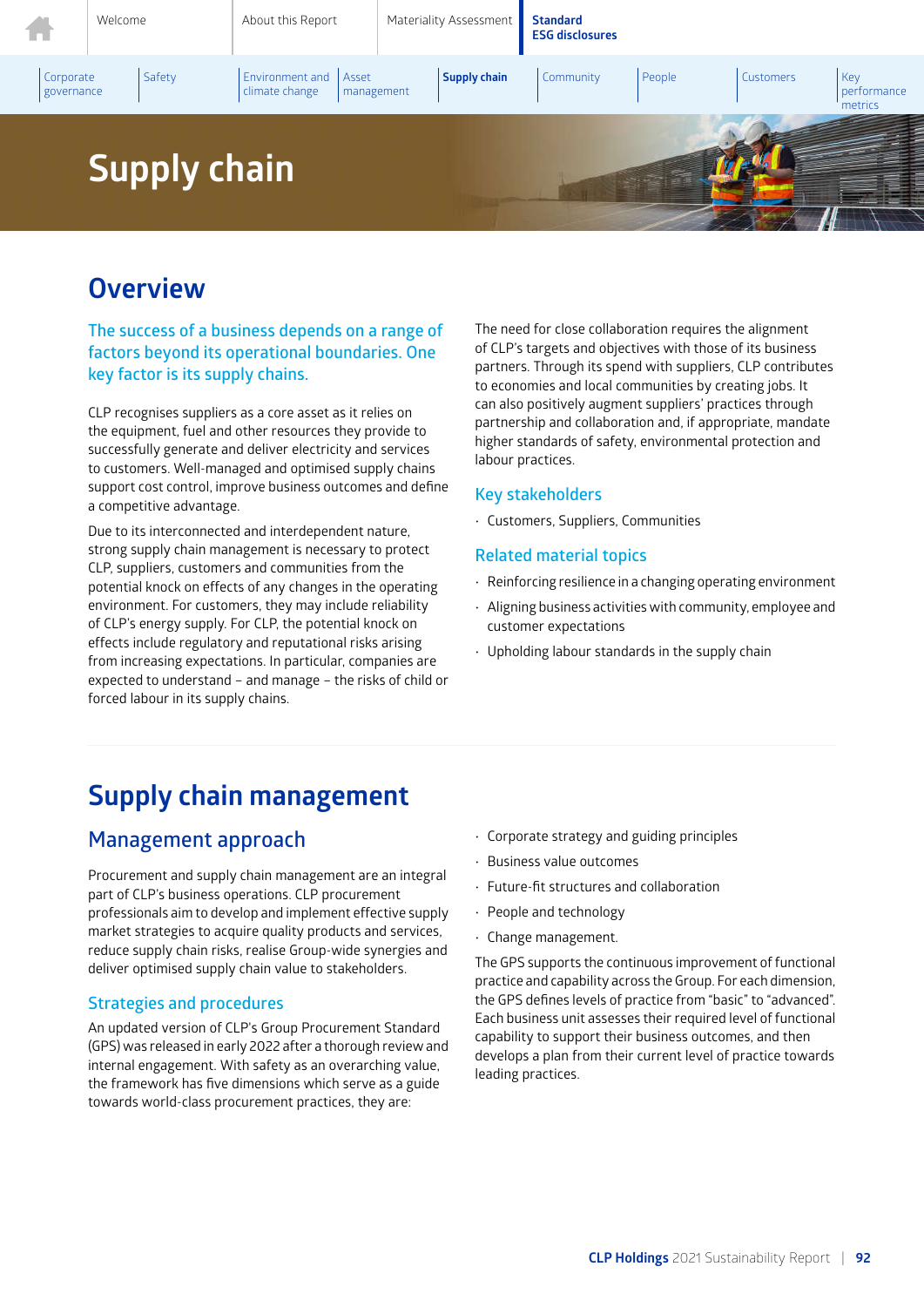

### **CLP's Group Procurement Standard**



Procurement commitments comply with CLP policies, including:

- CLP's Value Framework;
- CLP Procurement Values and Principles, which highlight the procurement department's mission, governance, commitment and strategies;
- The CLP Group Responsible Procurement Policy Statement which highlights the Company's requirements and expectations of suppliers; and
- Other procurement policies that govern daily CLP operations.

These day-to-day operations are also guided by CLP's Whistleblowing Policy and Harassment-Free Workplace Policy. CLP encourages all suppliers to uphold the principles outlined in these policies.

Procurement is actively involved in supporting category and project steering committees, including supporting an appropriate level of oversight and governance in procurement decision-making. In addition, procurement commitments are made with reference to clearly defined regional *Company Management Authority Manuals*.

### **Monitoring and follow-up**

CLP designs fit-for-purpose sourcing strategies to select suppliers who will best meet its requirements and deliver value at an acceptable level of risk. Typically, supplier selections are conducted through competitive tendering and based on an assessment of the supplier's ability to meet quality, health and safety, environment, delivery, innovation, sustainability and cost requirements. CLP ensures its

contracts safeguard stakeholder interests, and reflect supplier commitments and obligations, including legal and regulatory compliance, and the safeguarding of intellectual property rights, data confidentiality and security.

The Procurement Leadership Team, comprising each Region's heads of procurement, oversees aggregated future procurement needs, supply market opportunities and risks, and the development of procurement strategies. Procurement and business unit personnel work in close partnership to review the market and assess the performance ofincumbent suppliers. There is an emphasis on monitoring sustainability risks, covering the areas of human rights/modern day slavery, environment and community. The information informs the formulation of the sourcing strategies and provides enhanced insights of the supply market. This collaboration has increased CLP's ability to negotiate and manage risk and supplier relationships, and has resulted in tangible commercial benefits for each business.

CLP segments contracted suppliers into tiers. This helps determine the appropriate level of governance and engagement. Segmentation is reviewed annually based on relative contract value and potential business impact, including risks in relation to supply chain and sustainability.

Quarterly risk assessments are conducted in line with the Corporate Risk Framework for strategic suppliers with high business criticality and spend value. Heatmaps assist in determining the likelihood of failure events and their potential impact on the business. The assessment is conducted in conjunction with supplier risk management and supplier relationship management processes. Risk mitigation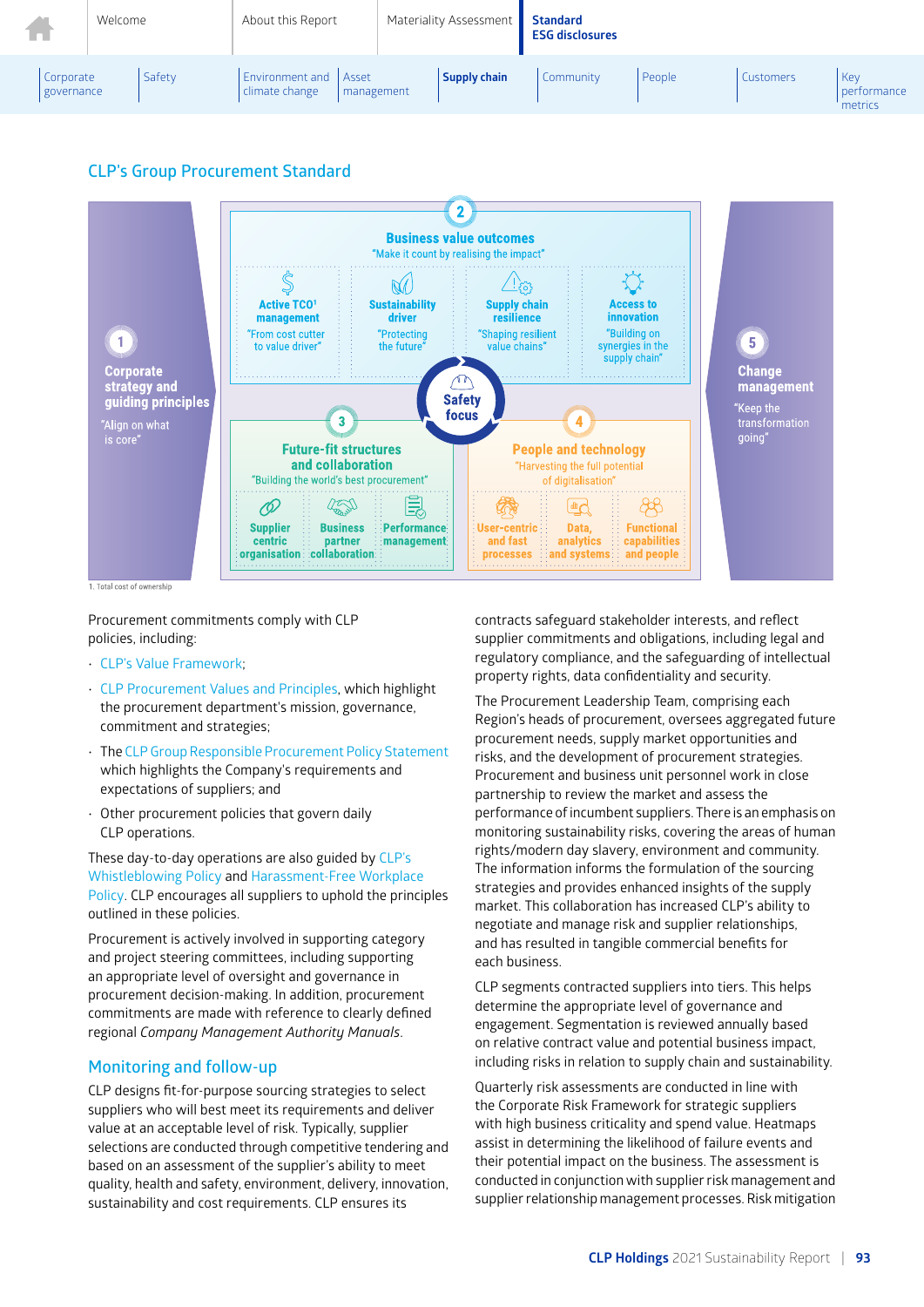| <b>In the Second</b>    | Welcome |        | About this Report                         |            | Materiality Assessment | <b>Standard</b><br><b>ESG disclosures</b> |        |           |                               |
|-------------------------|---------|--------|-------------------------------------------|------------|------------------------|-------------------------------------------|--------|-----------|-------------------------------|
| Corporate<br>governance |         | Safety | Environment and   Asset<br>climate change | management | Supply chain           | Community                                 | People | Customers | Key<br>performance<br>metrics |

plans are developed to address identified risks related to delivery performance, supply disruptions and business continuity, and sustainability within the supply chain. Regular meetings with suppliers are conducted to discuss the progress of mitigation plans and explore opportunities for further improvement.

#### **Continuous improvement**

Through year-round operational, business and executive reviews, CLP enhances its Supplier Relationship Management process for strategic suppliers. The reviews consistently measure each strategic supplier's delivery performance, drive continuous improvements and alignment.

CLP continues to review past performance, future business needs, as well as technology and innovation roadmaps

regularly with suppliers. While supplier performance is measured under a structured framework, suppliers are also invited to provide feedback to CLP. This approach provides candid two-way communication and continuous improvements in the long run. Specific focus and supplier input on technology roadmaps and innovation also strengthens CLP for future challenges.

For example, as a result of the review process, a talent development programme was rolled out in CLP Power in 2021. It provided comprehensive training modules, including topics on category management and sustainable procurement, to uplift the capabilities of the procurement team in Hong Kong. It will continue in 2022 on other topics.

### **Year in review**

All suppliers contracted for critical projects were subject to sustainability risk assessments, representing 67% of total procurement project spend.

GRI reference: 204-1, 308-1, 308-2, 407-1, 408-1, 409-1, 412-1, 414-1

CLP defines critical projects by considering their importance to business operations, sustainability risks and contract value.

Suppliers of critical projects are assessed on their sustainability practices through various tools, including selfdeclared questionnaires, proposal evaluation, site visits, and where subcontracting is involved, audits on subcontractors' capability to meet the project's requirements.

In 2021, all critical projects awarded were subject to sustainability risk assessments. These critical projects represented 67% of total procurement projects by value, as comparedwith 94%in 2020and 71%in 2019. The relatively high percentage in 2020 was attributed mainly to one-off capital projects in Hong Kong.

In 2021, the Group sourced products and services from 5,659 suppliers to the total amount of HK\$44.0 billion - 58%<sup>1</sup> of this total was spent on local suppliers based in the respective Hong Kong, Mainland China, India and Australia markets. Charts on the number of suppliers by region and the spend per region are shown below.

### **Number of suppliers by region**



CLP has the highest number of active suppliers in Australia.



The calculation methodology of the proportion of spending on local suppliers was revised in 2021 to better reflect the local spent by each of CLP's business unit. In 2020, spending on local suppliers accounted for 60% of the total spent.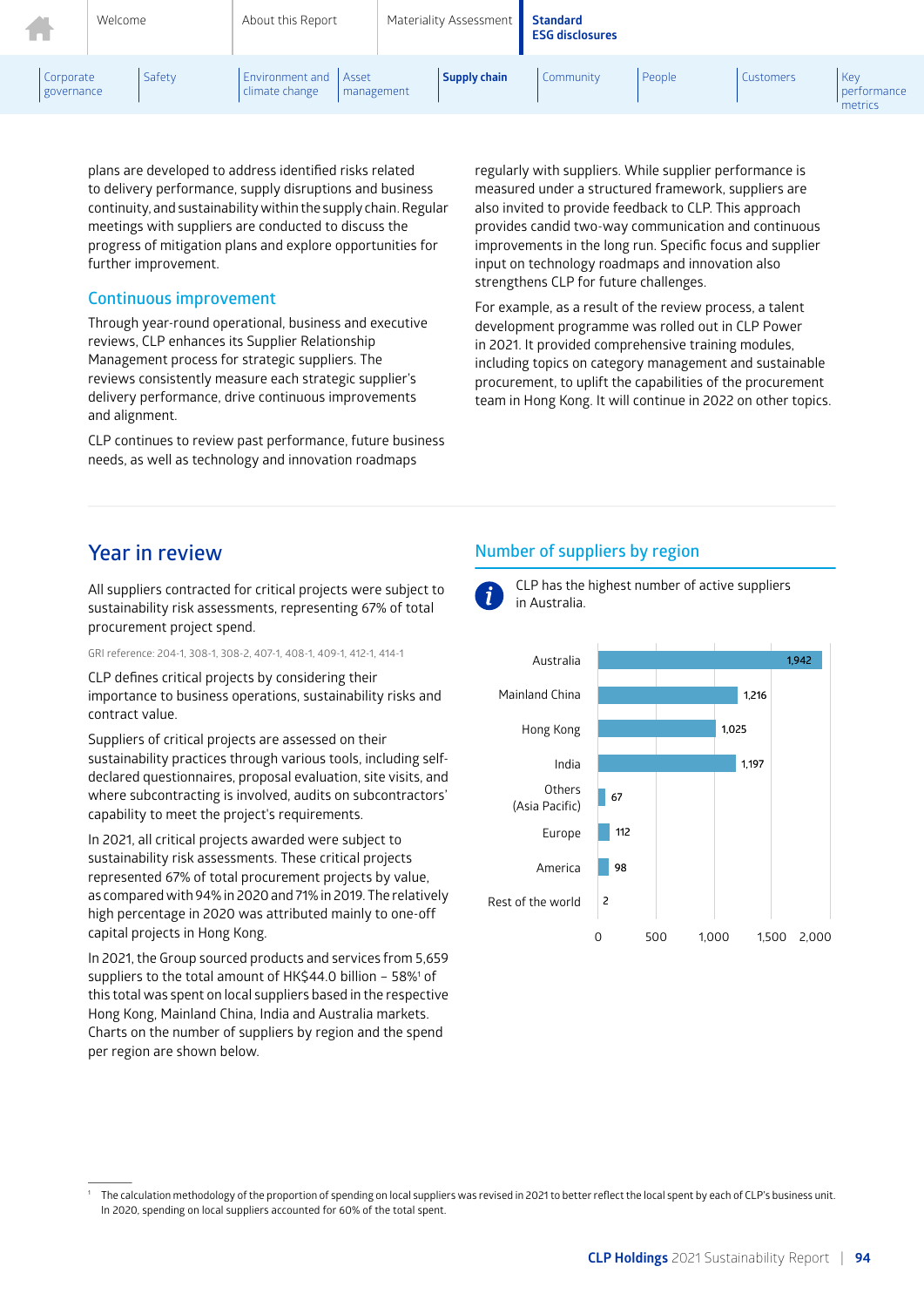| <b>TELESCOPE</b>        | Welcome |        | About this Report                        |                            | Materiality Assessment | <b>Standard</b><br><b>ESG disclosures</b> |        |                  |                               |
|-------------------------|---------|--------|------------------------------------------|----------------------------|------------------------|-------------------------------------------|--------|------------------|-------------------------------|
| Corporate<br>governance |         | Safety | <b>Environment and</b><br>climate change | <b>Asset</b><br>management | Supply chain           | Community                                 | People | <b>Customers</b> | Key<br>performance<br>metrics |

### **Payment to suppliers by region (HK\$M)**



The majority of payments to suppliers in 2021 were made in Mainland China.



The Group remains committed to responsible procurement practices and proactively engages with suppliers to promote practices that are key to a sustainable supply chain.

During 2021, for strategic suppliers, the procurement team has:

- Assessed 48 strategic suppliers, constituting 58% of the year's spend, against sustainability requirements.
- Confirmed that each strategic supplier has processes and risk mitigation plans in place to manage risk and continuously uplift their capability.
- No significant risk findings related to the CLP Responsible Procurement Policy Statement were identified amongst these strategic suppliers.

EnergyAustralia is required to report under the Australian Modern Slavery Act 2018 and submitted its first statementin 2021. It has developed a Modern Slavery Policy, covering EnergyAustralia's obligations within its operations and supply chains, and how risks are identified, assessed and addressed. The Policy is planned for update in 2022.

In preparing its statement to the Australian Government, a risk matrix was developed of supplier locations and commodities to identify high-risk suppliers to approach with a survey to obtain a better view of their modern slavery risk. If a supplier is identified as not having any policies or practices that prohibit child, or forced, bonded or involuntary prison labour, EnergyAustralia will provide them with the tools to develop policies and practices, and subsequently conduct surveys to monitor their implementation.

Through its reconciliation action planning with Reconciliation Australia, EnergyAustralia has committed to increase its number of Aboriginal and Torres Strait Islander suppliers to support economic and social improvements for the First Nations people of Australia. The Company's membership of Supply Nation, a not-for-profit organisation encouraging the growth and engagement of Indigenous businesses, helps deliver on this commitment.

In 2021, EnergyAustralia commenced including Indigenous participation clauses in its supplier contracts. By doing so, it seeks to leverage its supplier partnerships to drive Indigenous inclusion and further strengthen Indigenous business spend, employment and cultural awareness. During the year, EnergyAustralia's procurement team received training and development on Indigenous procurement from Supply Nation. By year-end, the procurement team reported that it had sourced goods and services from eight Indigenous suppliers with a total of A\$160,000 in spend.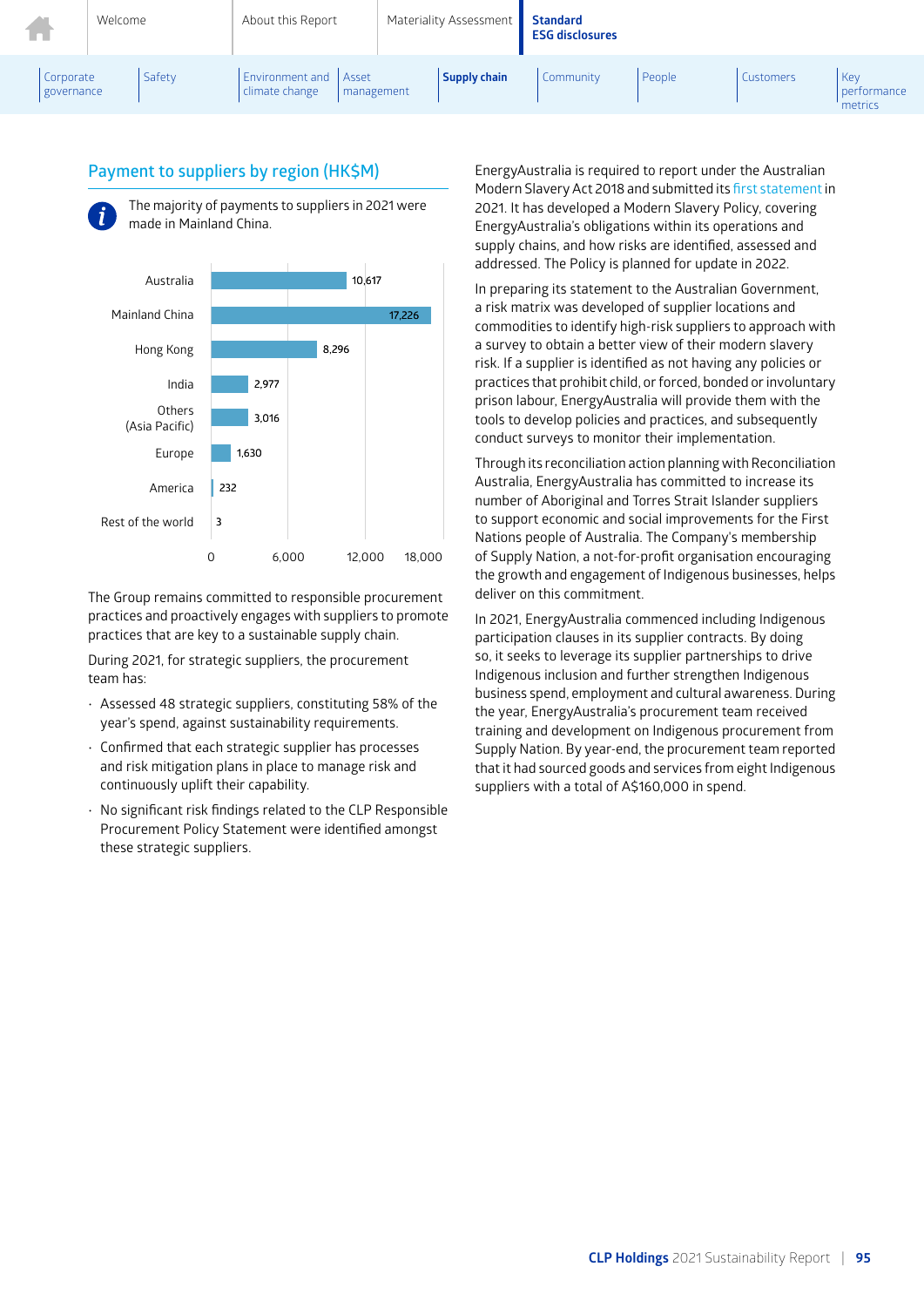| Welcome                 |  | About this Report |                                          | Materiality Assessment |  | <b>Standard</b><br><b>ESG disclosures</b> |           |        |                  |                               |
|-------------------------|--|-------------------|------------------------------------------|------------------------|--|-------------------------------------------|-----------|--------|------------------|-------------------------------|
| Corporate<br>governance |  | Safety            | <b>Environment and</b><br>climate change | Asset<br>management    |  | Supply chain                              | Community | People | <b>Customers</b> | Key<br>performance<br>metrics |

# **Responsible procurement**

### **Management approach**

CLP's Responsible Procurement Policy Statement (RePPS) outlines the Group's expectations of its suppliers, and their suppliers and subcontractors.

GRI reference: 2-24, 407-1, 414-2

The expectations outlined in the RePPS are based on four pillars:

- 1. Legal compliance;
- 2. Respect for people, including a safe working environment, good employment practices, no discrimination and no use of child labour or forced labour;
- 3. Ethics and business conduct, including transparency in business processes, a high standard of business conduct and no conflicts of interest; and
- 4. Environmental stewardship, including the efficient use of resources, the responsible disposal of waste and the monitoring of environmental performance to improve over time.

### Download the Responsible Procurement<br>Policy Statement

Separately, EnergyAustralia has developed a Supplier Code of Conduct and supplier portal. The Code reflects the essence of the Group's RePPS. It includes a whistleblowing service that suppliers may contact directly or anonymously to raise any concerns. The Code has been added to supplier contract precedents and EnergyAustralia Purchase Order Terms and Conditions.

### Download EnergyAustralia's Supplier Code スピーク<br>of Conduct

### **Operational responsibilities**

CLP contract terms and conditions outline specific sustainability requirements and expectations in terms of business ethics. Suppliers are encouraged to align with the principles stated in the RePPS and are expected to adopt similar standards and practices when doing business with the Company.

The CLP team leading responsible procurement engages with key internal and external stakeholders to promote procurement practices aimed at reducing environmental, social and governance (ESG) risks and enhancing supplier capabilities to meet CLP's sustainability expectations.

### **Strategies and procedures**

CLP takes a risk-based approach to responsible procurement across the procurement lifecycle. ESG risks are identified and evaluated regularly at category, project and supplier levels

against each of the four responsible procurement pillars. This evaluation considers:

- Country-specific risks;
- Product/service-specific risks;
- Industry/category-specific risks;
- Legal and regulatory compliance risks;
- Labour practices and sub-contracting risks;
- Health and safety risks;
- Governance and business conduct risks;
- Environmental risks; and
- Brand and reputational risks.

Specifically, the risk assessment aims to help CLP manage ESG issues, such as labour practices, human rights, modern slavery, child labour, harassment, safety, environment, subcontractor management and anti-bribery along the value chain. The risk assessment results provide insights into sourcing strategy development for categories and risk mitigation for strategic suppliers.

### **Training and development**

CLP regularly conducts workshops for contractors to uplift their safety and environmental awareness and capability. To enhance professional development of contractor staff, workshops and training on procurement practices and supplier relationship management are conducted.

### **Year in review**

CLP is strengthening its Responsible Procurement Framework and enhancing visibility of supplier sustainability risk, as part of its current three-year Procurement and Supply Chain Management Sustainability Plan.

Under the current plan, a review of CLP's Responsible Procurement Policy Statement is underway. The review considers best practices in responsible procurement and stakeholder expectations, and assesses the Company's current practices against them. This will help CLP update its commitments in alignment with its business objectives, and clearly communicate its sustainability expectations to suppliers conducting business with the Company.

The other project in progress aims to enhance the visibility of the sustainability risk profile of CLP's supplier base. The project seeks to introduce a supplier assessment which takes into account their industry and geography. All active suppliers will be assessed to identify sustainability risk hotspots. This will inform further actions, including possible support to improve supplier sustainability performance. The proposed assessment process is targeted for launch in the coming year.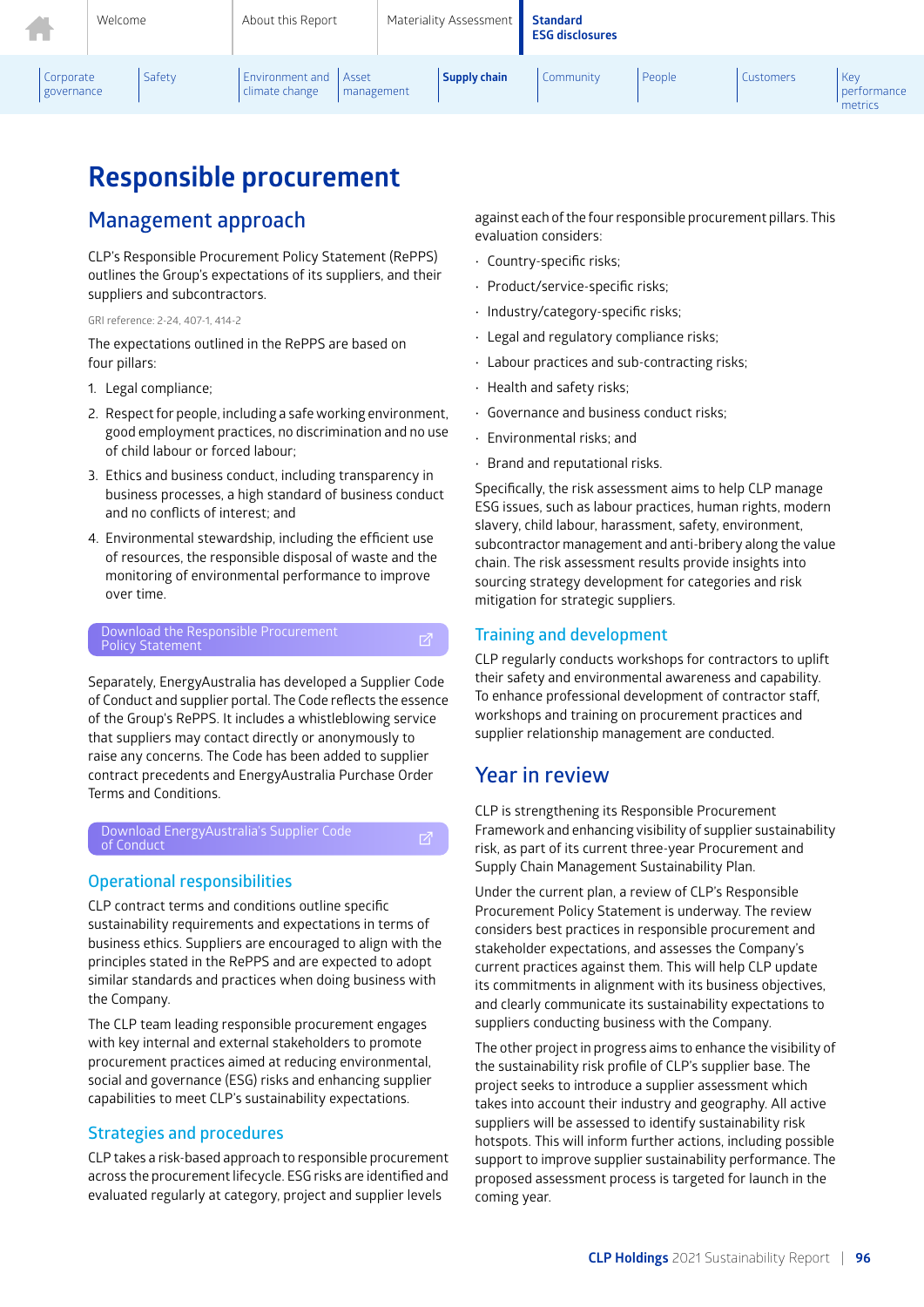|                           | Welcome |        | About this Report                           |            | Materiality Assessment | <b>Standard</b><br><b>ESG disclosures</b> |        |                  |                                 |
|---------------------------|---------|--------|---------------------------------------------|------------|------------------------|-------------------------------------------|--------|------------------|---------------------------------|
| Corporate<br>  governance |         | Safety | Environment and   Asset<br>  climate change | management | <b>Supply chain</b>    | Community                                 | People | <b>Customers</b> | Kev<br>l performance<br>metrics |

# **Supply chain data**

GRI reference: 2-6

### **Supply chain management**

| Supplier distribution              | 2021           | 2020  | 2019  | 2018                     | 2017  |
|------------------------------------|----------------|-------|-------|--------------------------|-------|
| Total suppliers by region (number) | 5,659          | 5,777 | 6,362 | 5,721                    | 5,536 |
| Australia                          | 1,942          | 2,216 | 2,215 | 1,986                    | 1,941 |
| Mainland China                     | 1,216          | 1,142 | 1,166 | 1,011                    | 995   |
| Hong Kong                          | 1,025          | 1,013 | 1,000 | 950                      | 899   |
| India                              | 1,197          | 1.134 | 1.704 | 1,476                    | 1,443 |
| Others (Asia Pacific)              | 67             | 70    | 77    | 84                       | 70    |
| Europe                             | 112            | 121   | 118   | 129                      | 112   |
| America                            | 98             | 78    | 77    | 78                       | 69    |
| Rest of the world                  | $\overline{2}$ | 3     | 5     | $\overline{\phantom{1}}$ | 7     |

| <b>Payment to suppliers</b>                  | 2021   | 2020   | 2019   | 2018   | 2017   |
|----------------------------------------------|--------|--------|--------|--------|--------|
| Total payment to suppliers by region (HK\$M) | 43,997 | 36.544 | 36.746 | 39,183 | 30,868 |
| Australia                                    | 10,617 | 8,526  | 8,356  | 9,410  | 7,184  |
| Mainland China                               | 17,226 | 15,577 | 11.603 | 10.339 | 8,343  |
| Hong Kong                                    | 8,296  | 8,501  | 8,888  | 8.917  | 7,264  |
| India                                        | 2,977  | 1.999  | 3,104  | 4,597  | 2,527  |
| Others (Asia Pacific)                        | 3,016  | 960    | 3.093  | 4,363  | 4,467  |
| Europe                                       | 1,630  | 753    | 1,234  | 1.170  | 830    |
| America                                      | 232    | 221    | 458    | 380    | 241    |
| Rest of the world                            | 3      | 5      | 10     |        | 12     |